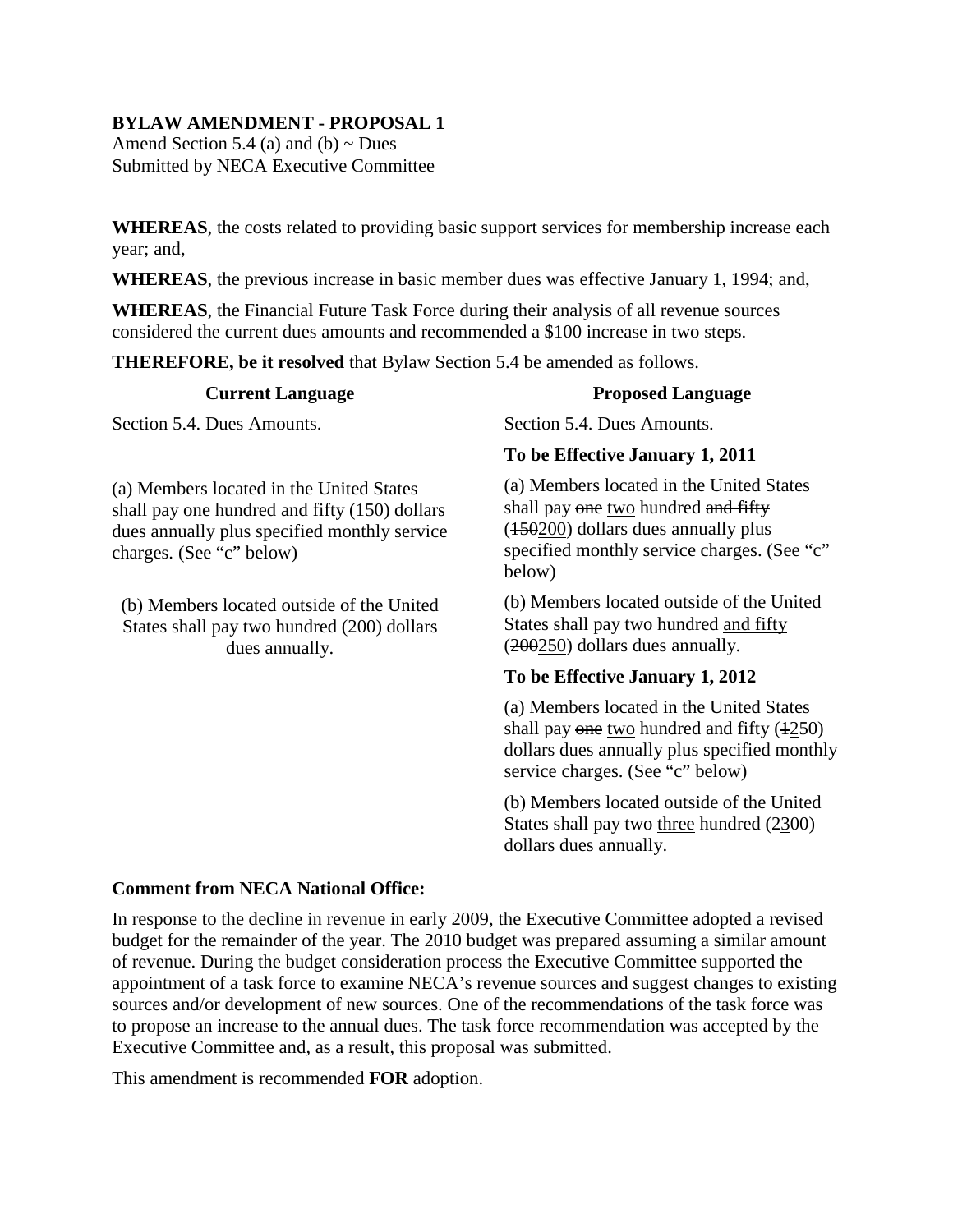#### **BYLAW AMENDMENT - PROPOSAL 2**

Amend Section 3.4 ~ Objects and Purposes Submitted by the Central Texas Chapter

#### **Current Language**

Section 3.4.

Promoting harmonious labor-management relations and the orderly settlement of labor disputes through the Council on Industrial Relations and other appropriate means.

#### **Proposed Language**

Section 3.4.

Promoting harmonious labor-management relations and the orderly settlement of labor disputes through the Council on Industrial Relations and other appropriate means, which chapters and/or contractors deem appropriate. No member serving on CIR, on behalf of this association, will impose any permissive subjects of bargaining on any chapter or independent contractor that does not voluntarily agree to include such nonmandatory subjects of bargaining under law.

#### **Comment from Sponsor:**

Permissive subjects of bargaining under the *National Labor Relations Act*, as determined by the National Labor Relations Board and federal courts from time to time, may be objected to by either party at any time during bargaining and cannot be insisted upon to impasse, by either party, in negotiations. Moreover, such permissive subjects of bargaining may be unilaterally removed by either party upon termination of an agreement containing these subjects of bargaining. Any decision by an arbiter that includes these items over the objection of either party, may be set aside by a federal court as unenforceable as contrary to national labor policy. Knowing that permissive subjects of bargaining may be removed in federal court, why would the National Electrical Contractors Association and their fellow member contractors continue to impose these items on Employers?

Please note that the National Joint Adjustment Board (NJAB) for the Sheet Metal Industry and other trade councils, have long since ceased imposing these permissive subjects of bargaining on parties who oppose them. For some reason, NECA and the IBEW have not progressed. We would like for you to consider this as a viable change to our National Bylaws.

#### **Comment from NECA National Office:**

NECA recommends against this Amendment to bar the CIR from considering so-called permissive subjects of bargaining. There are several reasons for this position. First, there is no consistent agreement in every case by the National Labor Relations Board (NLRB) or the Courts regarding which subjects are permissive and which are mandatory. Although the law broadly establishes "mandatory" subjects of bargaining, it contains no list of "permissive" subjects. These have been developed by the NLRB and the courts. While some permissive subjects are well established, other subjects may be considered permissive or mandatory depending on the facts. Some have claimed that certain subjects are permissive without any reasonable basis to support that contention. But, in many cases there is no set legal precedent establishing that a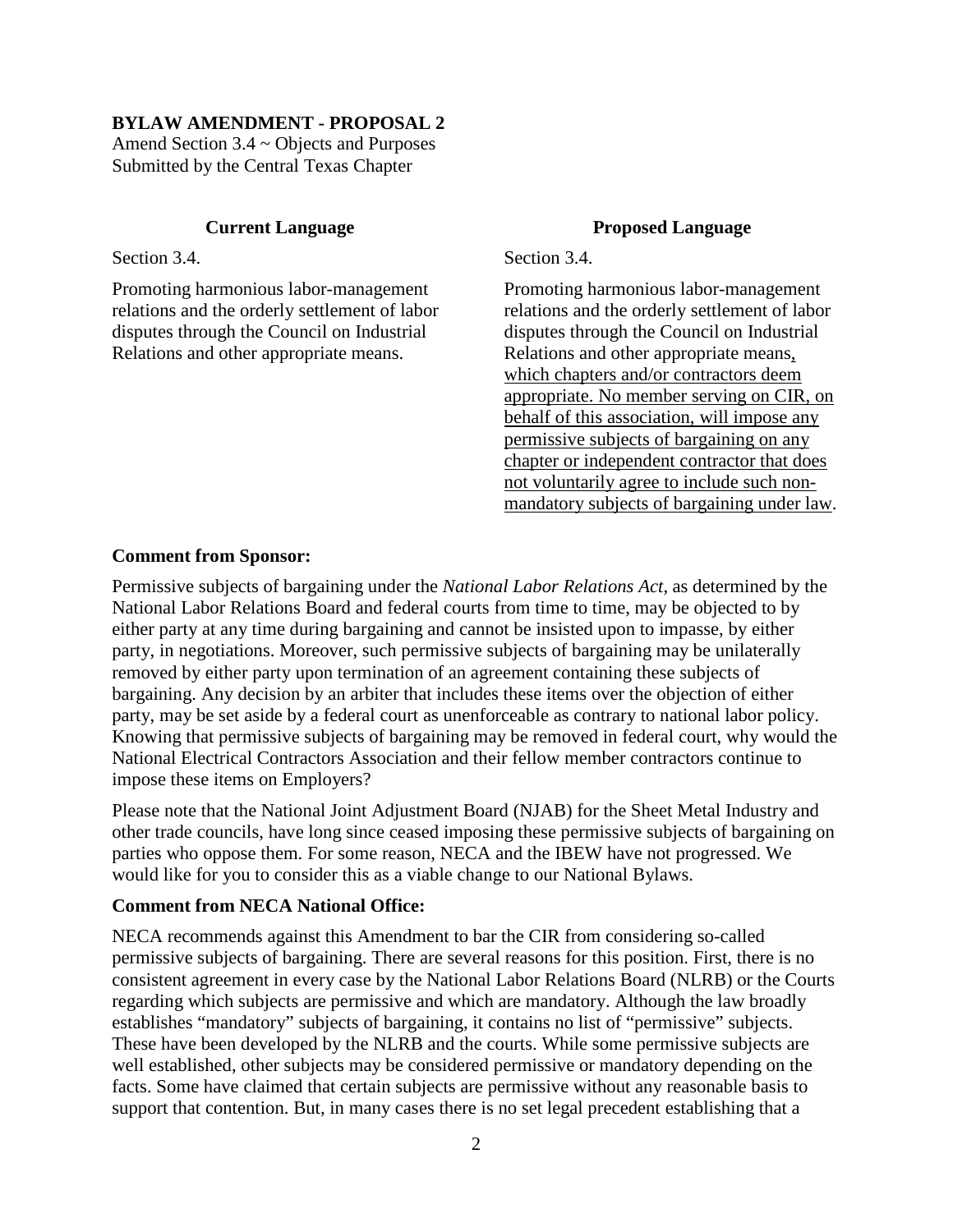specific subject is permissive or mandatory. A claim by one party that a subject is permissive should not serve to exclude that subject from consideration by the CIR. However, the CIR will continue to consider those arguments, as it currently does. Second, permissive subjects are in no way unlawful and the test on whether negotiating a permissive subject becomes unlawful is complex and not an issue that the CIR or any arbitration panel regularly deals with or is equipped to consider. Third, there are certain subjects of bargaining such as Receiving Trusts and Administrative Maintenance Funds that are clearly permissive which are regularly and rather routinely requested by NECA Chapters.

NECA believes it is preferable to allow the CIR to consider these issues on their merits and not to establish a blanket roadblock banning their consideration. The CIR considers each case on a case-by-case basis. Barring all "alleged" permissive subjects of bargaining from being considered by the CIR will create unusual legal complications in an arbitration process that has been successful over the years because it is able to avoid most legal issues that create procedural impediments to the consideration of a dispute on its merits. Only by maintaining this balance will the CIR be able to act in a flexible manner serving the best interests of the Industry as a whole.

This amendment is **NOT** recommended for adoption.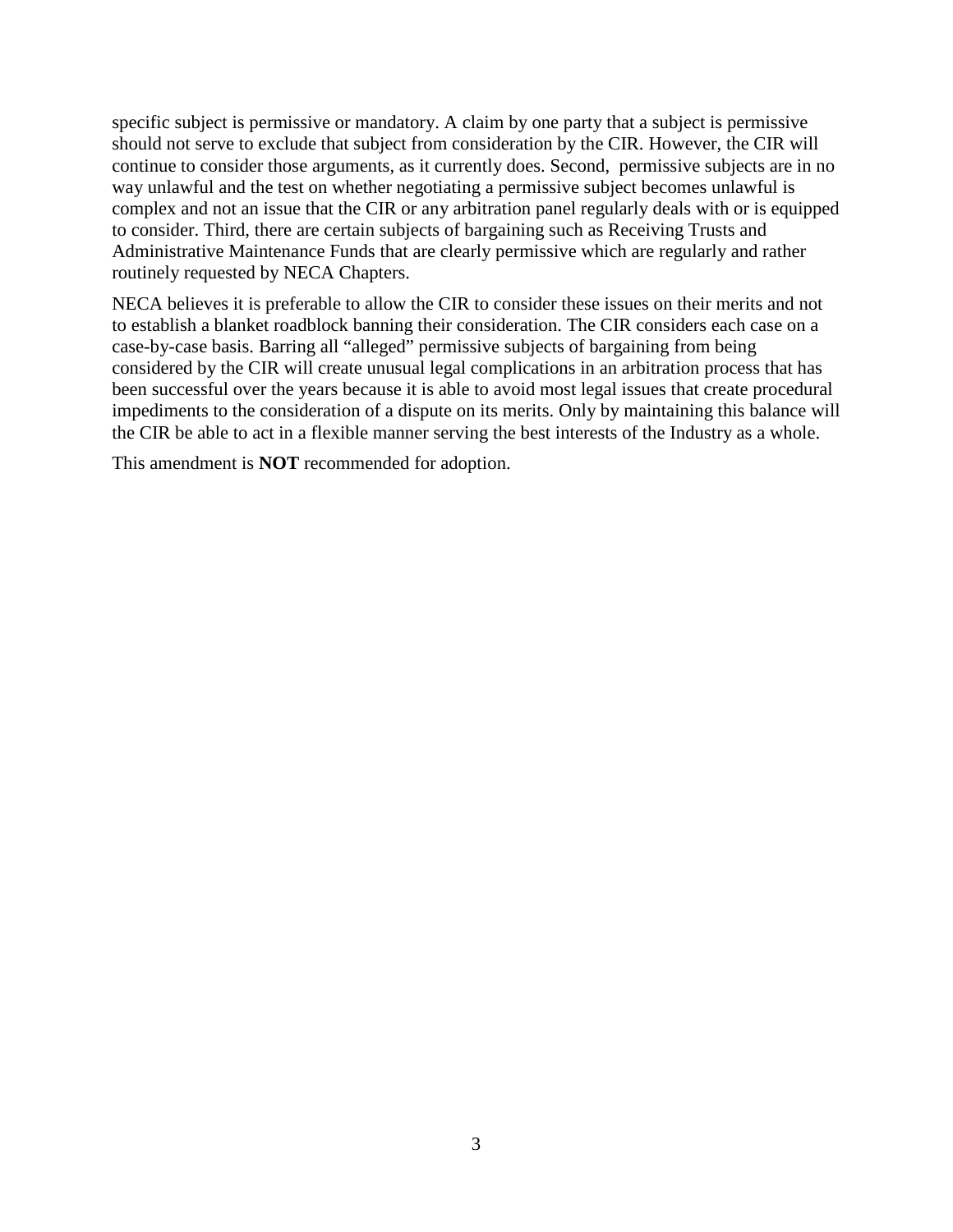## **ORDINARY PROPOSAL 1**

Replace Standing Policy 2 on National Legislation Submitted by NECA Government Affairs Committee and Executive Committee

**WHEREAS**, the Board of Governors is the ultimate governing body for NECA and has the authority to formulate the association's policies; and,

**WHEREAS**, the Government Affairs Committee is charged with bringing to the attention of the industry national legislation that may impact the industry, subject to the approval of the Executive Committee; and,

**WHEREAS**, the existing policy does not address federal regulation or political action; and,

**WHEREAS**, the process prescribed in the existing policy is too cumbersome to be practical when decisions on proposed legislation need to be made in a timely manner.

**THEREFORE, be it resolved** that the National Electrical Contractors Association adopt the following policy as a replacement for the existing Standing Policy 2.

### **Proposed Standing Policy 2 National Legislation, Federal Regulation and Political Action**

The National Electrical Contractors Association affirms its belief in the American system of free enterprise and the growth of the United States economy and the advancement of the electrical construction industry.

To the extent that legislation or proposed legislation or the administration thereof impacts the industry, NECA will:

(a) bring such matters to the attention of the membership for it to take action for the protection of its rights and interests;

(b) take an active part by informing the respective branches of the government as to the views and interests of the industry;

(c) assess collaborating with other elements of the construction industry and business community;

(d) keep the industry and the public informed of the effect of the actions and attitudes of the legislators and executive officials with respect to such legislation or the administration thereof; and,

(e) encourage membership involvement in developing and supporting qualified candidates for federal elective office in order to maintain a favorable legislative environment.

The Government Affairs Committee is responsible for reviewing legislative and regulatory positions at its annual meeting and throughout the year; the Committee reports any new positions or recommended changes on legislative positions to the Executive Committee. The Executive Committee affirms, rejects, or revises the Government Affairs Committee recommendation and includes these positions along with the other existing position in the annual report to the Board of Governors for review at the annual convention. While the Board of Governors and Executive Committee will exercise oversight over all policy and legislative matters, the Government Affairs Committee will be responsible for the tactics and response strategies employed to support, defeat, or amend legislation and regulatory policy.